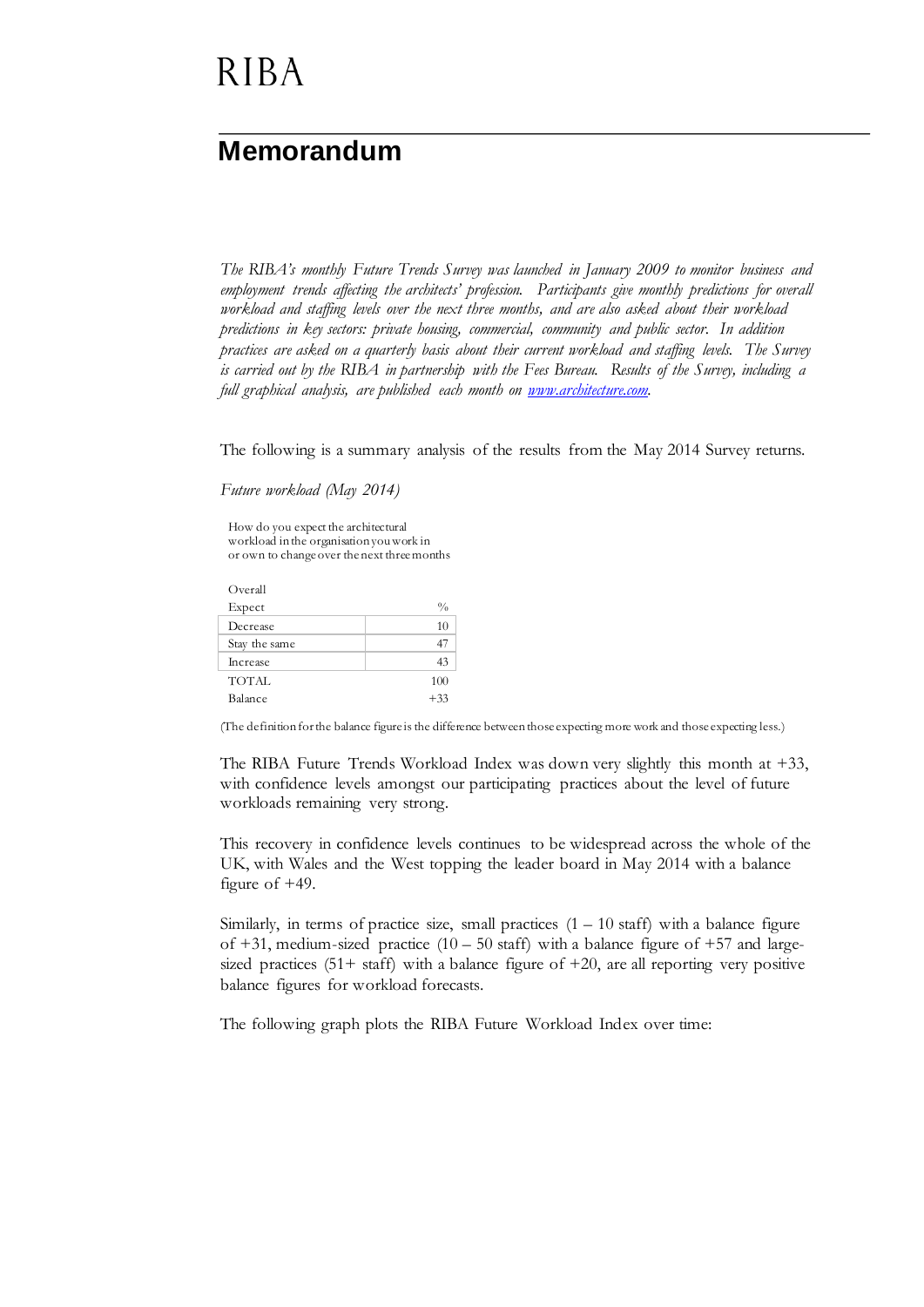## **RIBA**

#### **Memorandum**



In terms of sector analysis, the private housing sector workload forecast, up to  $+38$  in May 2014 from +33 in April 2014, the public sector workload forecast, up to +6 in May 2014 from +4 in April 2014, and the community sector workload forecast, up to +9 in May 2014 from +5 in April 2014, all increased this month.

The commercial sector workload forecast fell back slightly to +20 from +22 last month, but remains very much in positive territory.

Optimism about future workload increases continues to be driven by the strengthening of the private housing sector and the increase in commercial projects. A number of other specific markets also seem to be performing strongly, including the higher education sector.

Overall actual workloads are up approximately 10% on a year-on-year comparison basis.

The following graph tracks the sector predictions in the RIBA Future Trends Survey over time: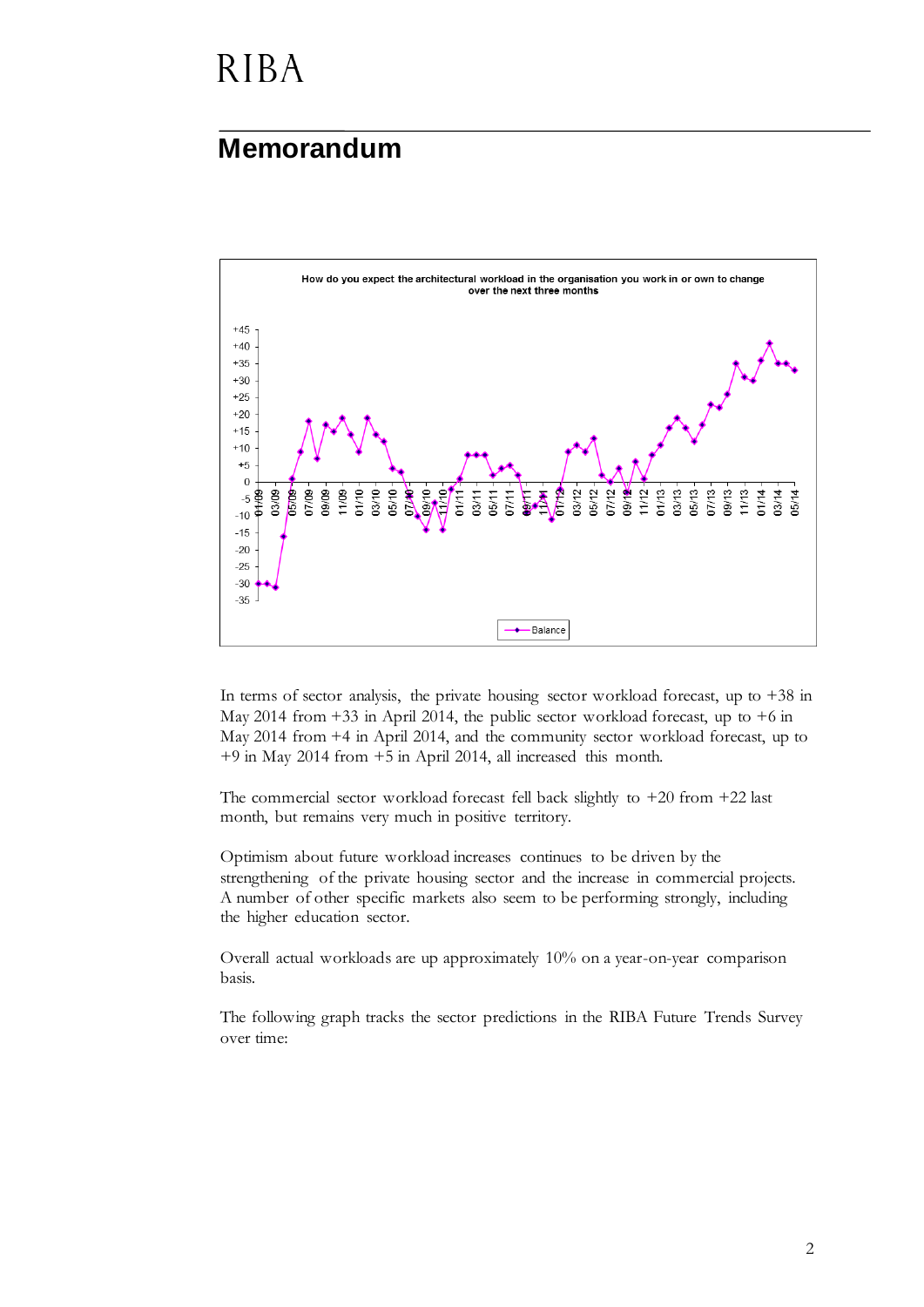### **RIBA**

#### **Memorandum**



*Future staffing levels (May 2014)*

How do you think the number of permanent architectural staff employed in your organisation will change over the next three months?

| Permanent Staff |              |
|-----------------|--------------|
| Decrease        |              |
| Stay the same   | 7 U          |
| <b>Increase</b> | 14           |
| TOTAL           | 100          |
| Balance         | $+$ $\prime$ |
|                 |              |

(The definition for the balance figure is the difference between those expecting to employ more permanent staff in the next three months and those expecting to employ fewer.)

The RIBA Future Trends Staffing Index fell marginally this month, standing at +7 in May 2014 compared with +8 in April 2014. The great majority of practices (93%) expect their staffing levels to either stay the same or increase during the next quarter, and the Staffing Index remains very positive, as it has for some time.

This increased optimism of the future staffing levels forecast has not yet been realised in terms of a net increase in overall actual staffing numbers, although it is heartening that there has been an annual increase of 11% in the number of Part 1 and Part 2 students being employed by our participating practices.